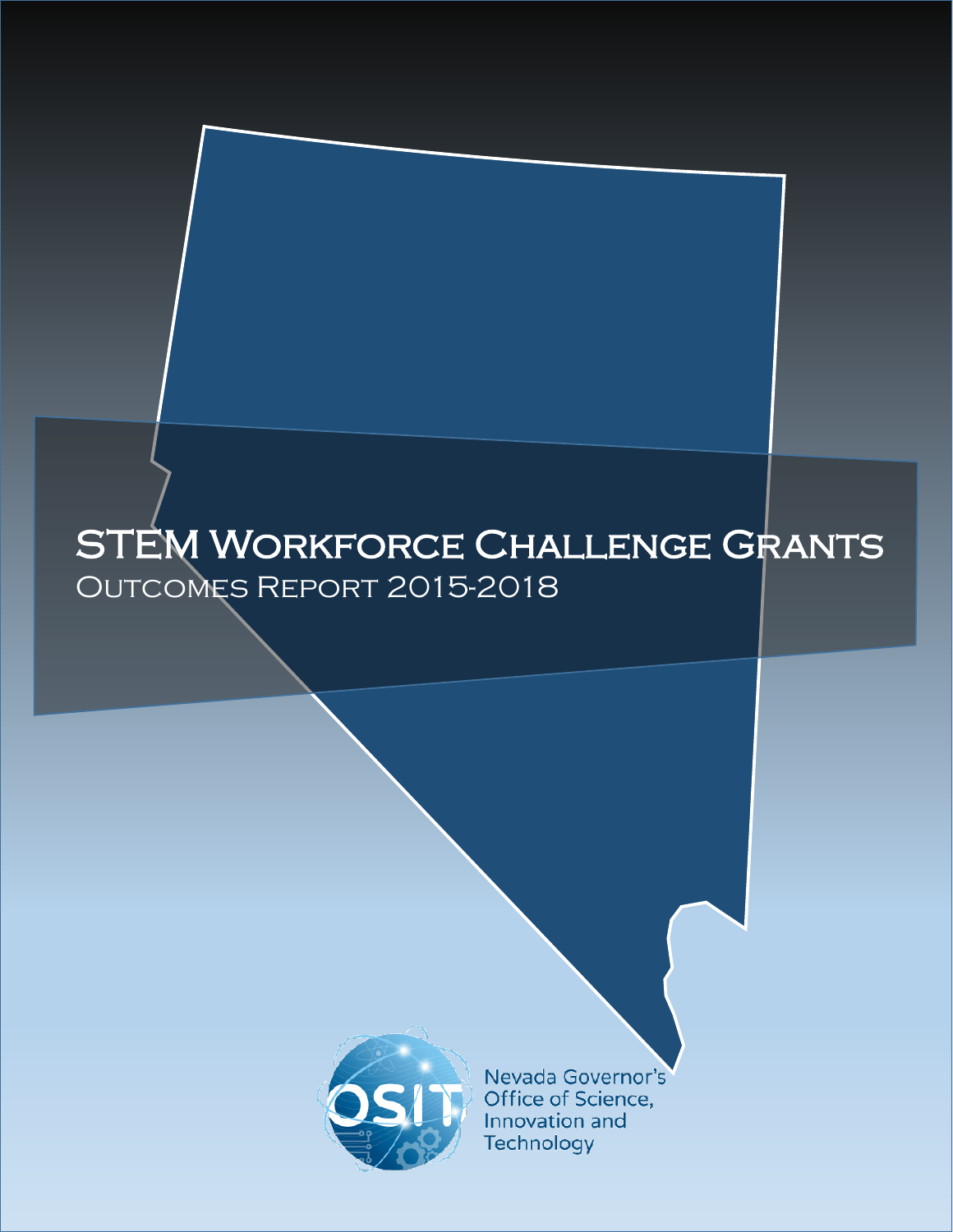

# About the Grant Program

The Office of Science, Innovation and Technology (OSIT), through Science, Technology, Engineering and Mathematics (STEM) Workforce Challenge Grants, seeks to spark the creation of lasting partnerships between industry and workforce training providers.

These partnerships must result in:

- The identification of STEM-specific skills needed by employers in Nevada;
- The creation of programs that provide the education and skills training to workers that match the needs of employers;
- Programs that are aligned with present and future workforce needs in Nevada as identified by relevant labor market information (LMI); and
- Programs that are sustainable after grant funds have been exhausted.

OSIT solicits applications for its STEM Workforce Challenge Grant program and competitively awards startup funding to programs that meet the criteria outlined above.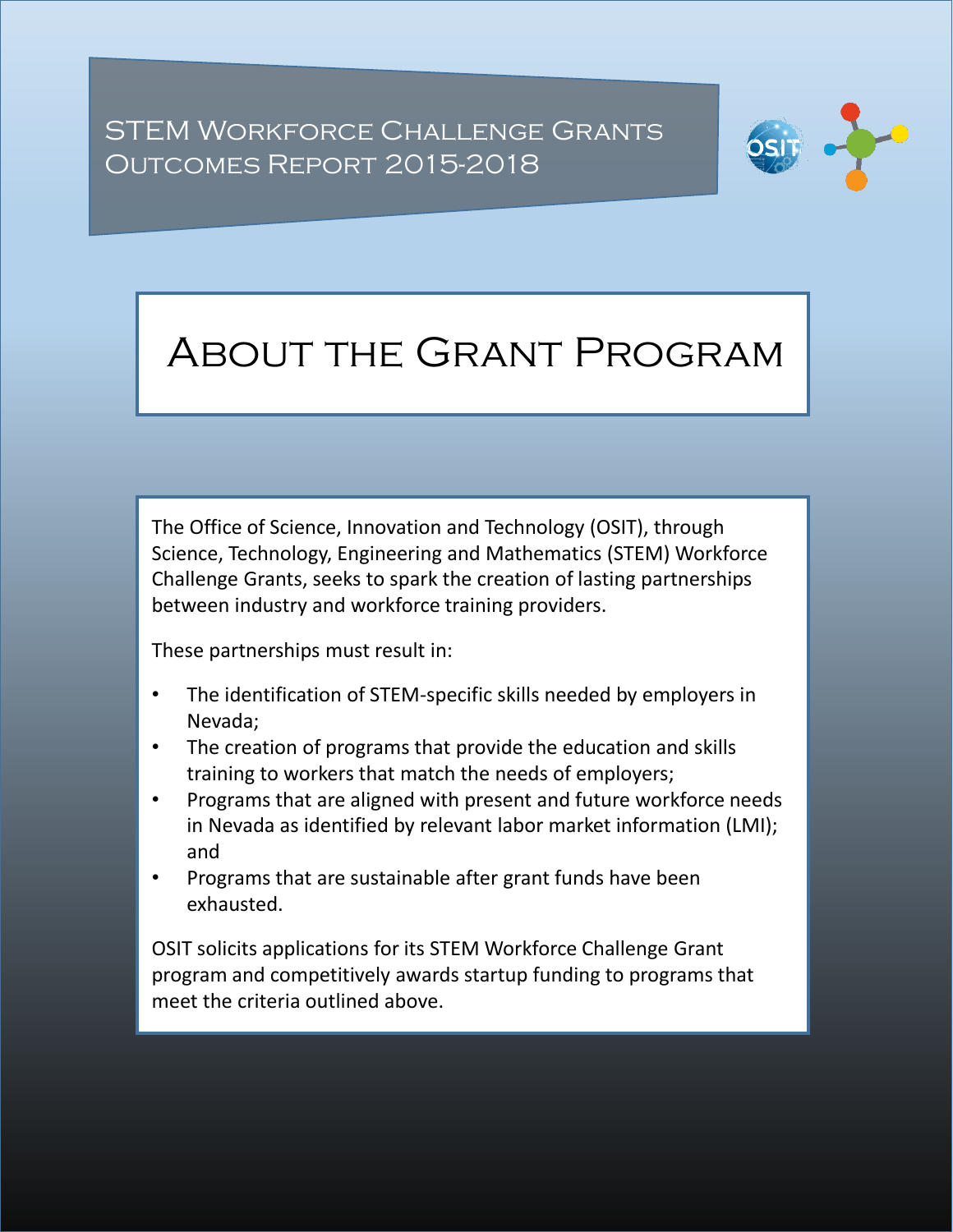



**2,570** NUMBER OF Enrolled **STUDENTS** 



**1,323** NUMBER OF **COMPLETED** DEGREES OR **CERTIFICATES** 

**1,248**

**NUMBER** Employed in a Related **FIELD**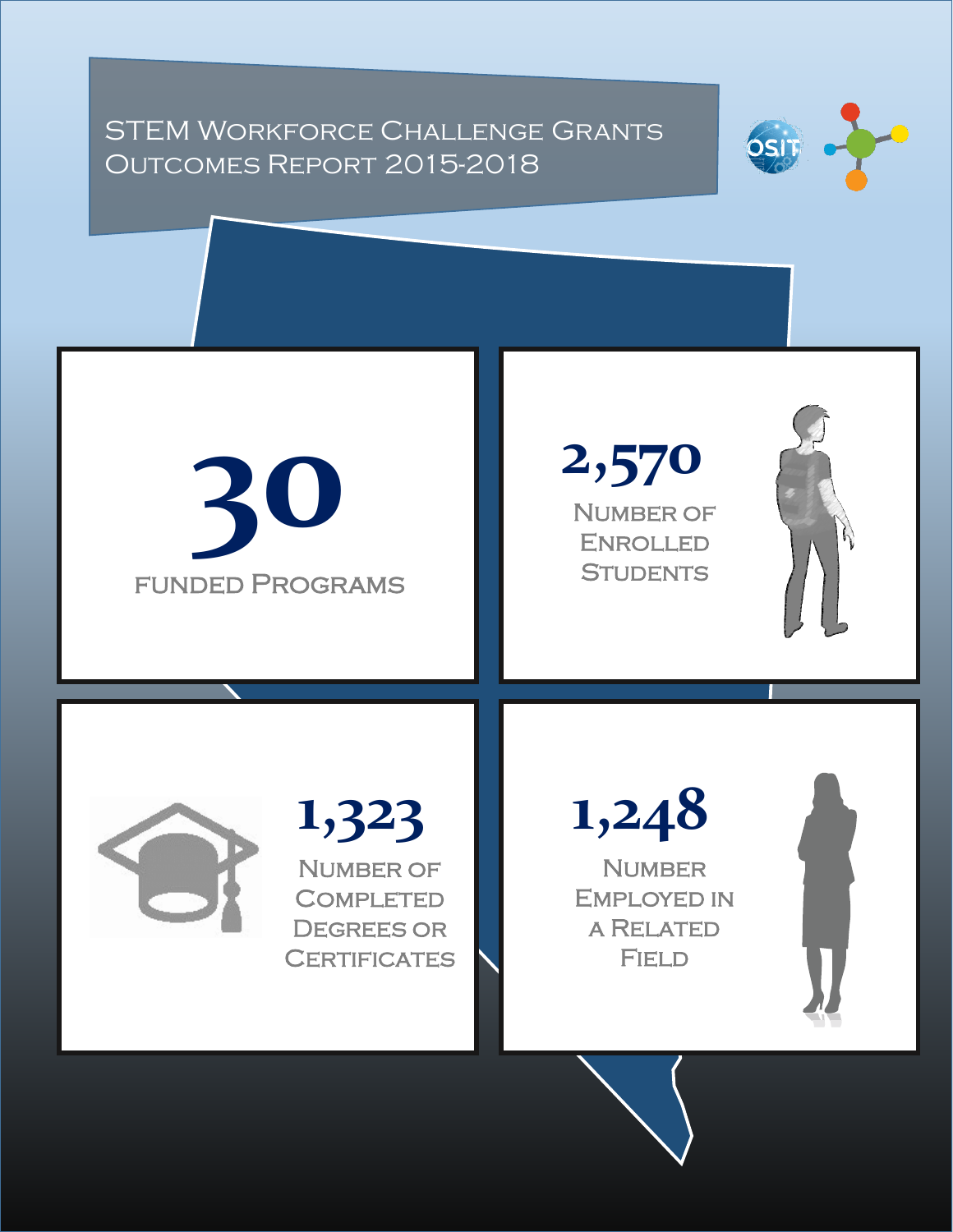

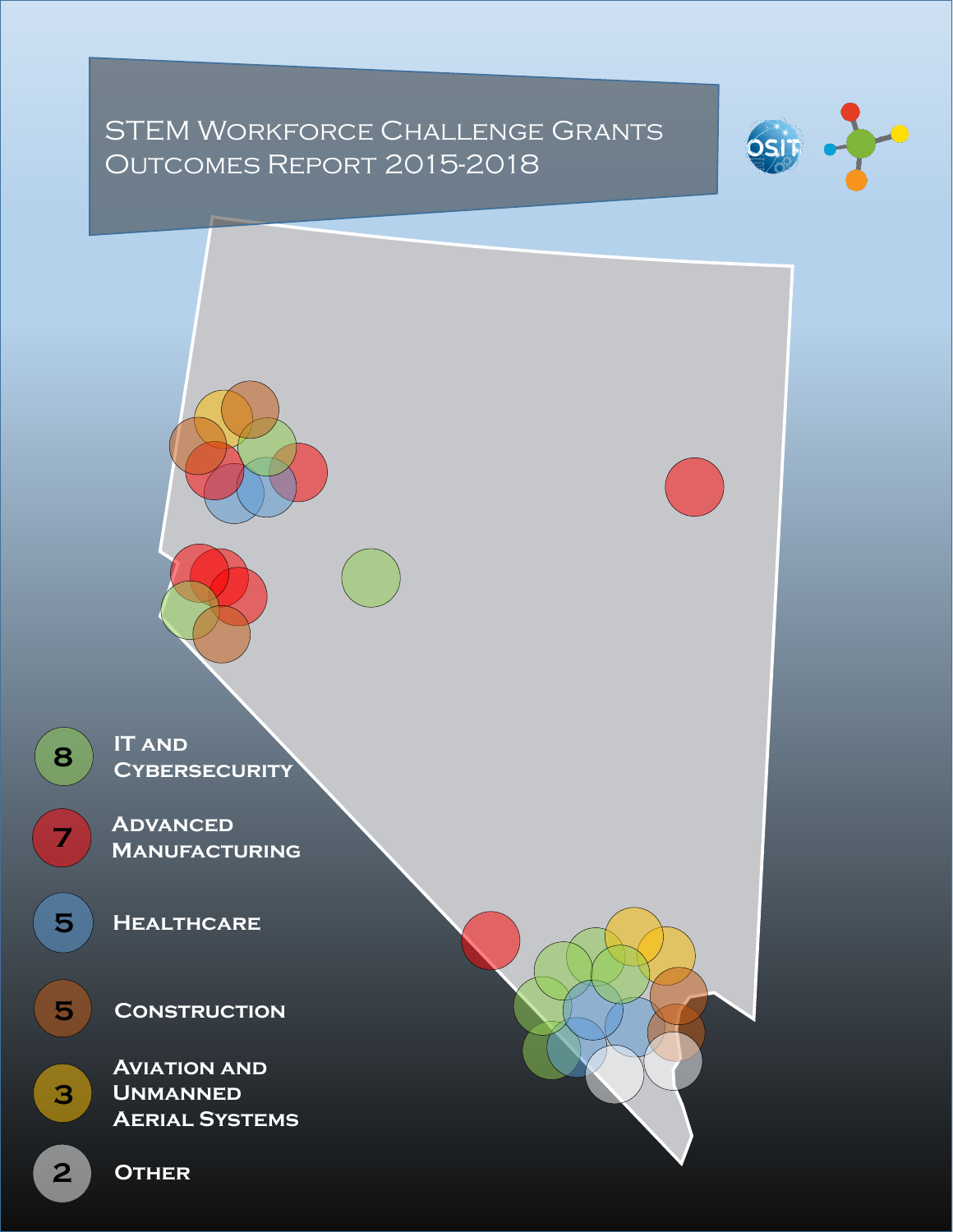

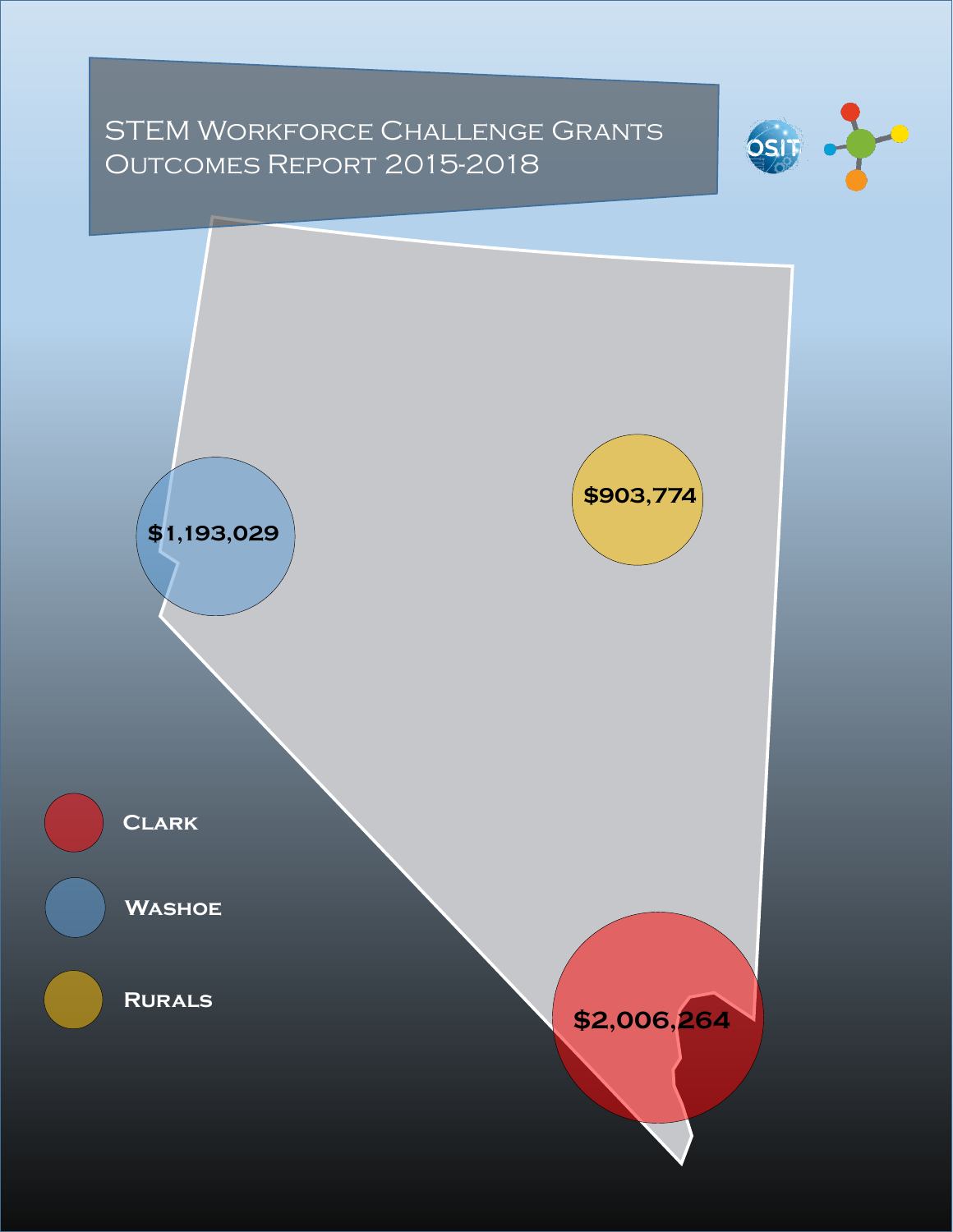

**KEY FACTS** 

**56%\*** Percent of Enrolled Students from Underrepresented **Backgrounds** 

**\$61,376** Average Wage Across All Programs

**94%** Percent Employed in a Related Field

**\$1,951\*\***

Cost per Training Seat for the First **Cohort** 

\*1,448 total. Examples of underrepresented student groups include: gender, race or ethnicity, students in poverty, students with disabilities, and veterans.

\*\*Total State investment divided by the total training capacity per cohort. This figure will go down as additional cohorts are enrolled.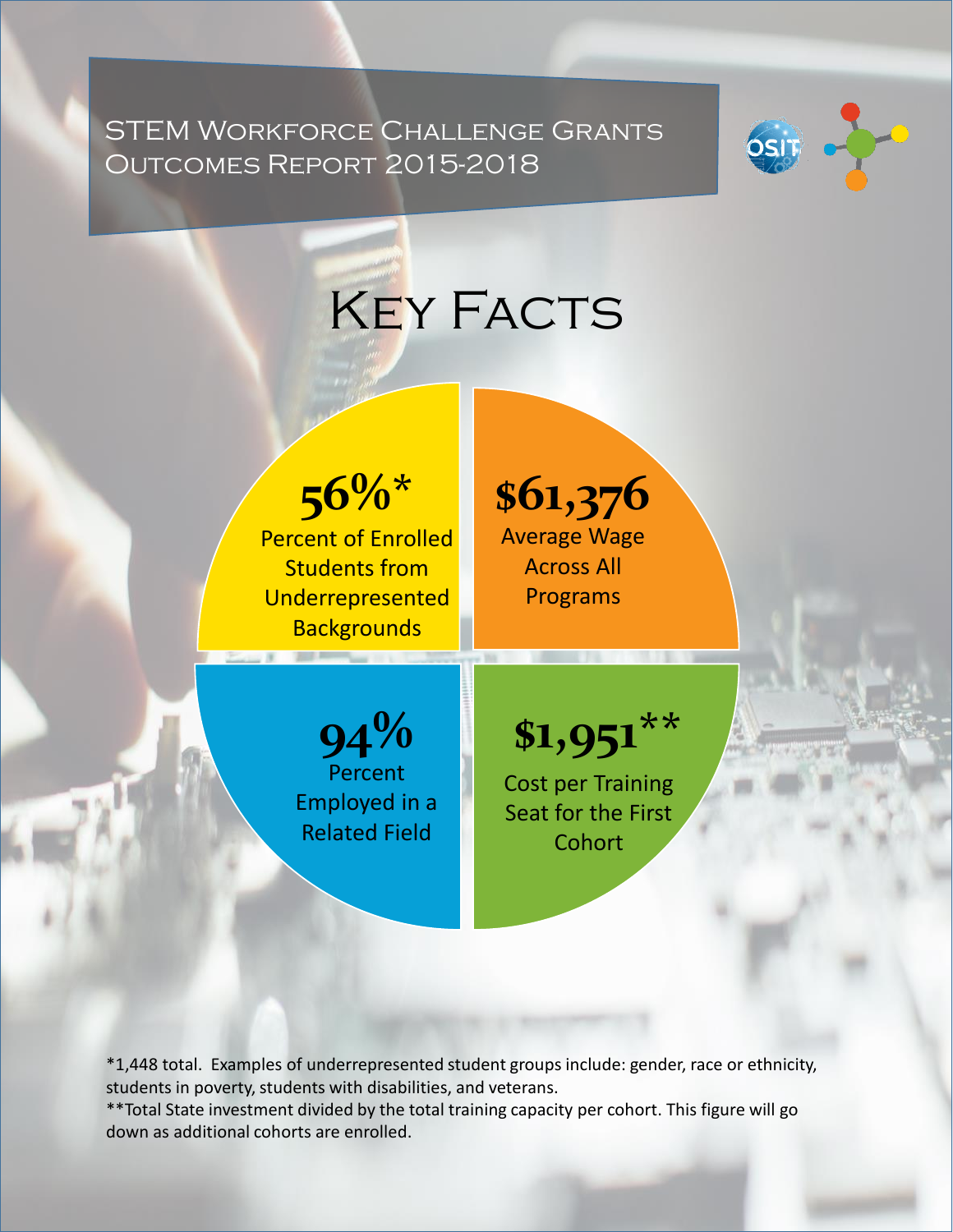

# List of Funded Programs

### *Round I*

- Nevada State College- *STEM Teacher Preparation Program*
- Truckee Meadows Community College- *Data Center Engineering Technician Training Program*
- Western Nevada College- *Mechatronics Advanced Manufacturing Training Program*

### **Round II**

- Career College of Northern Nevada- *Automated Material Handling System Training Program*
- Churchill County Library- *Information Technology Gateway Training Program*
- College of Southern Nevada- *Cybersecurity Training Program*
- Nevada State College*- Horticulture Science Certification Program*
- The City of Henderson- *IT Bootcamp and Job Placement Program*
- Western Nevada College- *Welding Engineering Technology Program*

#### **Round III**

- College of Southern Nevada- *Aviation Lab* **Round IV**
- Carrington College- *Registered Nursing Program*
- Great Basin College- *Operation Bravo*
- Transmosis- *Employer-Driven Cybersecurity Training Program*
- Truckee Meadows Community College- *UAS Sensor Data Processing*
- Truckee Meadows Community College- *Paramedic Training Program*
- University Medical Center- *Nurse Residency Pilot Program*
- Western Nevada College- *Mechatronics Level Two Training Program*
- Nevada Partners Inc.*- Welding Apprenticeship*
- Western Nevada College- *Manufacturing and Engineering Expansion*
- College of Southern Nevada- *UAS Engineering Technology Program*

### **Round V**

- Tech Impact- *Punch Code: Web Development and Coding Bootcamp*
- Associated General Contractors of Northern Nevada- *Construction Access Program*
- University Medical Center*- Industry-Required Nursing Credential Training Program*
- Western Nevada College- *Cybersecurity and Information Assurance Program*

### *Round VI*

- Desert Research Institute*- Cybersecurity Internship*
- NNEJATC- *Electrician Pre-Apprenticeship*
- Southwest Compliance and Safety Training Institute-*Hazardous Materials Training Program*
- Tech Impact*- IT Works 2.0 Network Engineering*
- University Medical Center- *Certification and Training Initiative for Nurses* **Round VII**
- Great Basin College- *Manufacturing Machining and Technology Program*